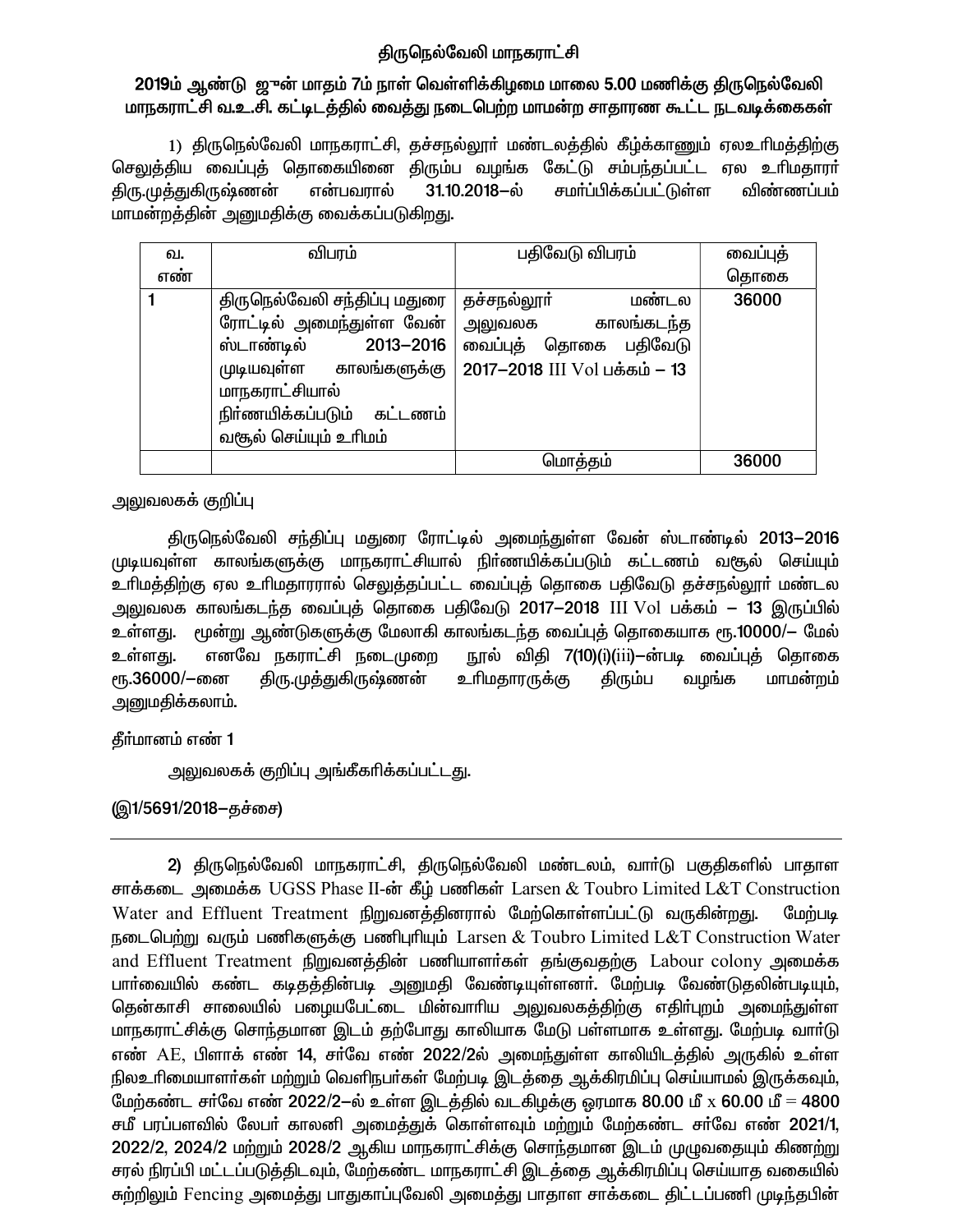மேற்படி பாதுகாப்பு வேலியுடன் மாநகாட்சி வசம் ஒப்படைப்பு செய்யப்பட வேண்டும் என்ற நிபந்தனைக்குட்பட்டு 80.00 மீ x 60.00 மீ அளவில் (சர்வே எண் 2022/2) Labour colony அமைக்க அனுமதி வழங்கவும், மேற்படி Labour colony இடத்திற்கு தமிழ்நாடு பொதுப்பணித்துறை வழிகாட்டுதல்படி கணக்கீடு செய்யப்பட்ட மாதவாடகை ரூ.2,39,040/—க்கு வாடகை நிர்ணயம் செய்து அனுமதி வழங்க மாமன்றத்தின் பார்வைக்கும், முடிவுக்கும்.

### அலுவலகக் குறிப்பு

பொருளில் குறிப்பிட்டுள்ள மாநகாட்சிக்கு சொந்தமான காலியிடத்தை பாதுகாக்கும் நோக்குடன் மேற்கண்ட நிபந்தனைகளுடன் Larsen & Toubro Limited L&T Construction Water and Effluent Treatment நிறுவனத்தின் பணியாளர்களுக்கு தற்காலிக குடியிருப்புகள் அமைக்கும் உபயோகத்திற்காக 80.00 மீ x 60.00 மீ = 4800 சமீ பரப்பளவு உள்ள மேற்படி இடத்திற்கு தமிழ்நாடு பொதுப்பணித்துறை வழிகாட்டுதல்படி கணக்கீடு செய்யப்பட்ட மாத வாடகை ரூ.2,39,040/-க்கு வாடகை நிர்ணயம் செய்ய மாமன்றம் அனுமதி வழங்கலாம்.

## தீர்மானம் எண் 2

அலுவலகக் குறிப்பு அங்கீகரிக்கப்பட்டது.

### (இ1/1134/2019–திலி)

3) இம்மாநகராட்சிப் பகுதியில் உள்ள 40 சுய உதவிக் குழுக்களைச் சார்ந்த 645 நபர்களை 05.10.2018 முதல் 88 நாட்கள் திடக்கழிவு மேலாண்மைப் பணியில் ஈடுபடுத்தவும் அதற்கான செலவினக்கிற்கும் மாமன்றக் கீா்மானம் எண் 29.10.2018-ல்  $112.$ நாள் அனுமகி வழங்கப்பட்டுள்ளது. இம்மாநகராட்சிப் பகுதிகளில் உள்ள 4 வார்டு அலுவலகங்கள் மற்றும் சந்திப்பு பேருந்து நிலையம் மற்றும் புதிய பேருந்து நிலையம் ஆகிய பகுதிகளில் மேற்படி பணியாளர்கள் துப்புரவுப் பணியில் ஈடுபடுத்தப்பட்டு வருகின்றனர். மேற்படி சுய உதவிக்குழுக்களின் அனுமதி காலம் 31.03.2019 உடன் முடிவடைகின்றது.

எனவே கீழ்க்கண்ட விபரப்படி 40 சுய உதவிகுழுக்கள் மூலம் உள்ள கீழ்க்கண்ட 645 நபர்களை 03.04.2019 முதல் 88 நாட்களுக்கு திடக்கழிவு மேலாண்மை திட்டத்தின் கீழ் .<br>பணிபுரியவும் அதற்கான செலவினத் தொகைக்காக மாமன்றத்தின் பார்வைக்கும் முடிவிற்கும்.

| வ.          |                                         | உறுப்பினர்      | பணியில்                    |
|-------------|-----------------------------------------|-----------------|----------------------------|
| எண்         | சுய உதவிக் குழுவின் பெயா்               | களின்           | ஈடுபடுத்தப்பட்டுள்ள வார்டு |
|             |                                         | எண்ணிக்கை       | அலுவலகம் மற்றும் வாா்டு    |
|             | அக்னி சிறகுகள் சுகாதாரப் பணிக்குழு      | 26              | திருநெல்வேலி வாா்டு        |
| $\mathbf 2$ | அக்னி பறவைகள்  சுகாதாரப் பணிக்குழு      | 23              | திருநெல்வேலி வாா்டு        |
| 3           | தாமிரபரணி சுகாதாரப் பணிக்குழு           | 20              | திருநெல்வேலி வாா்டு        |
| 4           | அருந்ததியா் சுகாதாரக் குழு              | 25              | திருநெல்வேலி வாா்டு        |
| 5           | சாரா சுகாதார சுய உதவிக் குழு            | 26              | திருநெல்வேலி வாா்டு        |
| 6           | வெண்ணிலா சுகாதாரப் பணிக்குழு            | 23              | தச்சநல்லூா் மண்டலம்        |
| 7           | பசுமை சுகாதாரப் பணிக்குழு               | 12              | தச்சநல்லூா் மண்டலம்        |
| 8           | ஸ்ரீ ஜெயம் சுகாதாரப் பணிக்குழு          | 15              | தச்சநல்லூா் மண்டலம்        |
| 9           | காந்திஜி சுகாதாரப் பணிக்குழு            | 11              | தச்சநல்லூா் மண்டலம்        |
| 10          | ஸ்ரீ பேராட்சி அம்மன் ஆண்கள் குழு        | 20              | தச்சநல்லூா் மண்டலம்        |
| 11          | ஸ்ரீ உலகம்மன் சுகாதாரப் பணிக்குழு       | 10 <sup>1</sup> | தச்சநல்லூா் மண்டலம்        |
| 12          | ஸ்ரீ முத்தாரம்மன் ஆண்கள் பணிக்குழு      | 19              | தச்சநல்லூா் மண்டலம்        |
| 13          | வடக்கத்தி மாரியம்மன் சுகாதாரக் குழு     | 20              | தச்சநல்லூா் மண்டலம்        |
| 14          | APJ அப்துல் கலாம் ஆண்கள் குழு           | 10              | தச்சநல்லூா் மண்டலம்        |
| 15          | ஸ்ரீ செல்வ விநாயகா் சுகாதாரப் பணிக்குழு | 12              | பாளை மண்டலம்               |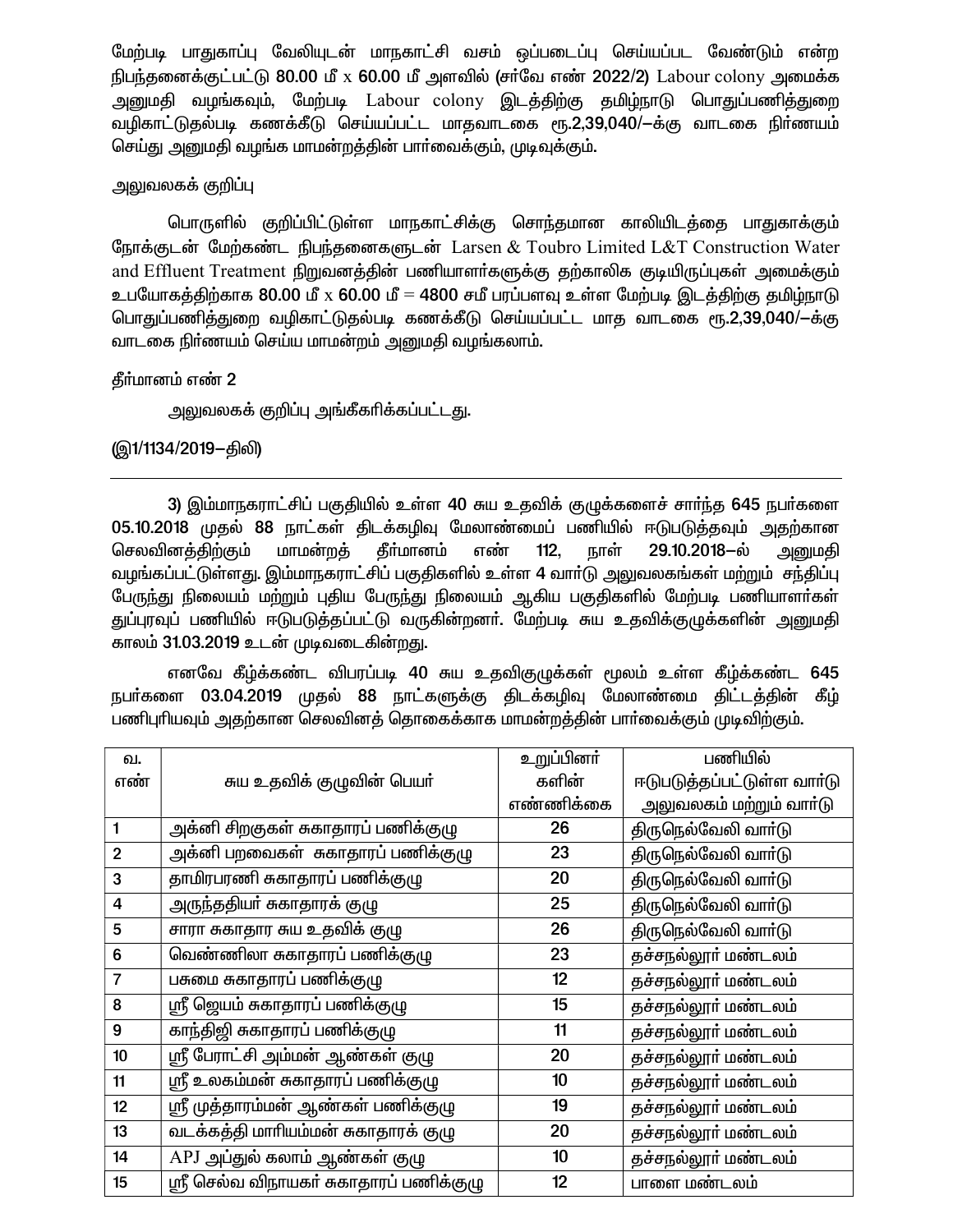| 16 | ஸ்ரீ காளியம்மன் சுகாதாரப் பணிக்குழு   | 12              | பாளை மண்டலம்                |
|----|---------------------------------------|-----------------|-----------------------------|
| 17 | தந்தை பெரியாா் சுகாதாரப் பணிக்குழு    | 13              | பாளை மண்டலம்                |
| 18 | ஆதி சக்தி சுகாதாரப் பணிக்குழு         | 13              | பாளை மண்டலம்                |
| 19 | அன்னை இந்திரா மகளிா் சுயஉதவிக்குழு    | 18              | பாளை மண்டலம்                |
| 20 | டாக்டர் அம்பேத்கார் ஆண்கள் குழு       | 23              | பாளை மண்டலம்                |
| 21 | தளபதி ஒண்டிவீரன் சுயஉதவிக்குழு        | 12              | பாளை மண்டலம்                |
| 22 | மகாராஜா ஆண்கள் சுயஉதவிக்குழு          | 15              | பாளை மண்டலம்                |
| 23 | ஓம்சக்தி சுகாதாரப் பணிக்குழு          | 12              | பாளை மண்டலம்                |
| 24 | முத்தாரம்மன் சுயஉதவிக்குழு            | 10              | பாளை மண்டலம்                |
| 25 | ஸ்ரீ அன்னை தெரசா சுயஉதவிக்குழு        | 14              | பாளை மண்டலம்                |
| 26 | <u>நேருஜி ஆண்கள் சுகாதாரக் குழு</u>   | 14              | மேலப்பாளையம் மண்டலம்        |
| 27 | மங்களாஸ்வாி பெண்கள் சுயஉதவிக்குழு     | 21              | மேலப்பாளையம் மண்டலம்        |
| 28 | பாரதி ஆண்கள் சுயஉதவிக்குழு            | 19              | மேலப்பாளையம் மண்டலம்        |
| 29 | செங்கை வாஞ்சிநாதன் சுகாதாரக் குழு     | 18              | மேலப்பாளையம் மண்டலம்        |
| 30 | மங்கள<br>விநாயகா்<br>ஆண்கள்<br>சுய    | 16              | மேலப்பாளையம் மண்டலம்        |
|    | உதவிக்குழு                            |                 |                             |
| 31 | செந்தமிழ் மகளிா் சுயஉதவிக்குழு        | 10              | மேலப்பாளையம் மண்டலம்        |
| 32 | சுபாஷ் சந்திரபோஸ் சுகாதாரப் பணிக்குழு | 12              | மேலப்பாளையம் மண்டலம்        |
| 33 | நேதாஜி சுய உதவிக்குழு                 | 14              | மேலப்பாளையம் மண்டலம்        |
| 34 | செம்மொழி சுயஉதவிக்குழு                | 17              | மேலப்பாளையம் மண்டலம்        |
| 35 | <u>அன்னை சத்தியா சுயஉதவிக்குழு</u>    | 15              | மேலப்பாளையம் மண்டலம்        |
| 36 | அன்னை சந்தியா சுயஉதவிக்குழு           | $\overline{12}$ | மேலப்பாளையம் மண்டலம்        |
| 37 | திருப்பதி சுகாதாரக்குழு               | 18              | மேலப்பாளையம் மண்டலம்        |
| 38 | காளியம்மன்<br>ஆண்கள்<br>சுகாதாரப்     | 17              | மேலப்பாளையம் மண்டலம்        |
|    | பணிக்குழு                             |                 |                             |
| 39 | தந்தை பெரியார் ஆண்கள் பணிக்குழு       | 16              | மேலப்பாளையம் மண்டலம்        |
| 40 | $TMC$ 40 சுகாதார சிறப்பு பணிக்குழு    | 12              | <br>ராமயன்பட்டி உரக்கிடங்கு |
|    |                                       |                 | தச்சநல்லூா் மண்டலம்         |
|    | மொத்தம்                               | 645             |                             |

அலுவலகக் குறிப்பு:

அ) உச்சநீதிமன்ற வழிகாட்டுதலின் அடிப்படையில் ஏற்படுத்தப்பட்டுள்ள நகராட்சி திடக்கழிவு (மேலாண்மை மற்றும் கையாளுதல்) விதிகள் 2000—ஐப் பின்பற்றி குப்பையினை .<br>வீடுவீடாகச் சென்று மக்கும் மற்றும் மக்காத குப்பையாகப் பிரித்து வாங்க வேண்டியது இன்றியமையாத ஒன்றாகும். இம்மாநகராட்சியிலுள்ள குறைந்த எண்ணிக்கையிலான துப்புரவுப் .<br>பணியாளா்களைக் கொண்டு மாநகரப் பகுதி முழுவதிலும் திடக்கழிவு மேலாண்மைப் பணிகளை .<br>மேற்கொள்ள இயலாத நிலை உள்ளது. இந்நிலையில் இக்குழுக்களைச் சோ்ந்த நபா்களுக்கு நாள் ஒன்றுக்கு ரூ.339/—என்ற அடிப்படையில் தொகை வழங்குவதால் மாநகராட்சிக்கு ஏற்படும் செலவினம் வெகுவாக குறைகின்றது. மேலும் அரசாணை எண் 69, நகராட்சி நிர்வாகம் மற்றும் குடிநீா் வழங்கு (ந.நி.3) துறை, நாள் 04.05.98ன் மூலம் தமிழ்நாட்டில் நகராட்சி சேவைப் பணிகளை .<br>தனியார் மயமாக்குதல் குறித்து வெளியிடப்பட்டுள்ள கொள்கைக் குறிப்பில், தனியார்மயமாக்கப்பட வேண்டிய சேவைப்பணிகளுள் திடக்கழிவு மேலாண்மையும் ஒன்று எனத் தெரிவிக்கப்பட்டுள்ளது. மேலும் நிரந்தர துப்புரவு பணியாளர்கள் பணியமர்த்தினால் மாதம் ஒன்றுக்கு ரூ.1,25,00,000/-ஆகும். சுய உதவிக் குழுக்களை பணியில் ஈடுபடுத்தினால் மாதம் ஒன்றுக்கு ரூ.65,59,650/-ஆகும். மேற்கண்ட காரணங்களின் அடிப்படையில் மேற்கண்ட 40 சுய உதவிக் குழுக்களை (645 நபர்கள்) நபர் ஒருவருக்கு நாள் ஒன்றுக்கு ரூ.339/– மாவட்ட ஆட்சித்தலைவரின் செயல்முறை .<br>ஆணை எண் 3550/2017 நாள் 25.07.2017–ன்படி மாமன்றத் தீர்மானம் எண் 112, நாள் 29.10.2018-ன்படி தினஊதிய அடிப்படையில் 03/01/2019 முதல் 31/03/2019 முடிய 88 நாட்கள்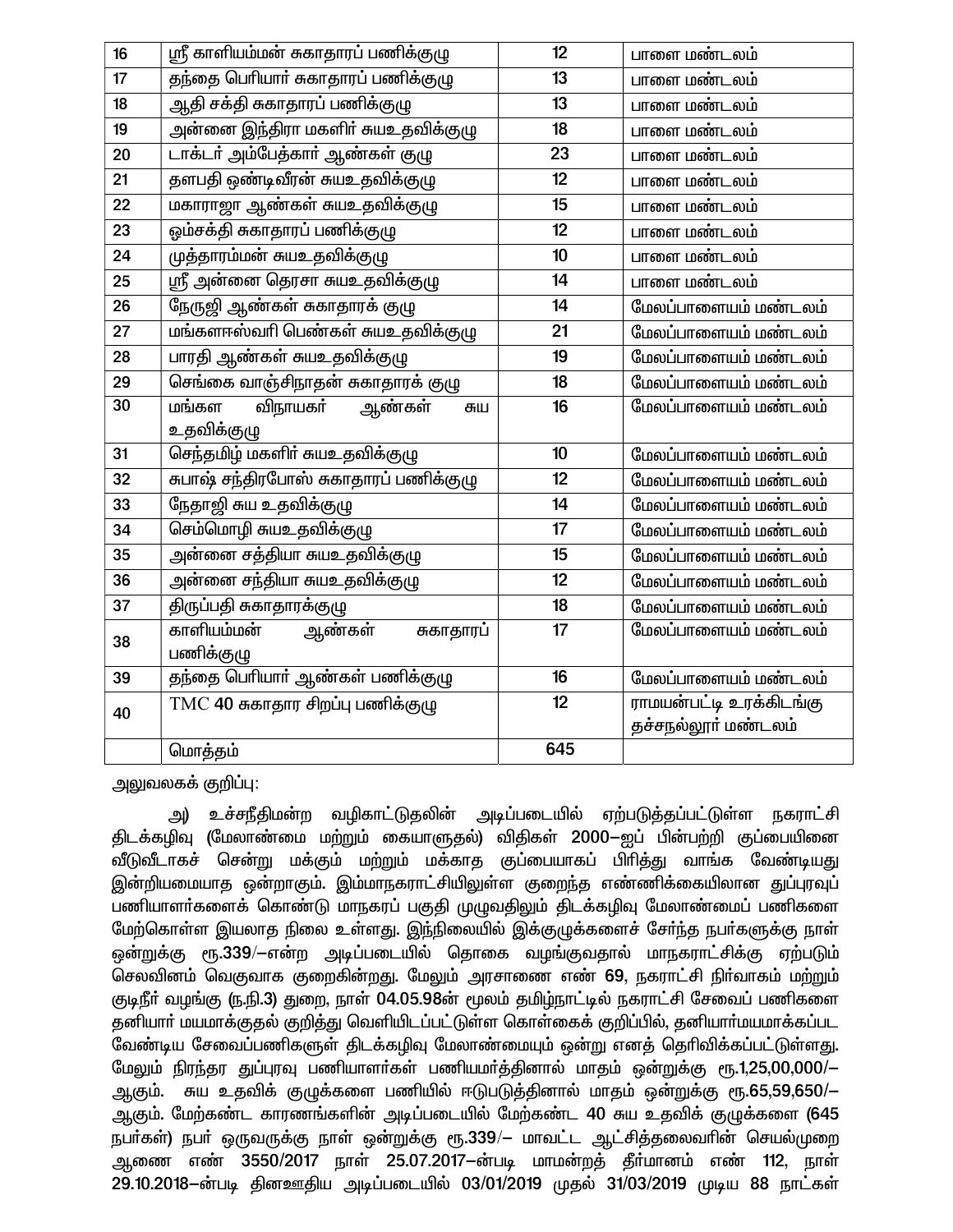பணிபுரிய அனுமதிக்கப்பட்ட காலம் முடிவடைகின்றது. மேலும் 03.04.2019 முதல் 88 நாட்களுக்கு மேற்படி சுயஉதவிக்குழு பணியாளா்களை ஆணையா் மற்றம் தனிஅலுவலா் அவா்களின் முன் அனுமதி பெற்று திடக்கழிவு மேலாண்மைப் பணியில் ஈடுபடுத்தியதற்கும், அதற்காகும் மொத்த செலவினத்தினை மாநகராட்சி பொது நிதியிலிருந்து மேற்கொண்டமைக்கும் மாமன்றம் பின்னேற்பு வழங்கலாம்.

#### கீர்மானம் எண் 3

அலுவலகக் குறிப்பு அங்கீகாிக்கப்பட்டது.

### (எச்2/7560/98-யை.அ)

4) சென்னை, நகராட்சி நிர்வாக ஆணையாளர் அவர்களின் கடிதம் ந.க.எண் 2238/3/2019, நாள் 25.02.2019-ல் திடக்கழிவு மேலாண்மை விதிகள் 2016-ன் கீழ் திருநெல்வேலி மாநகராட்சியில் திடக்கழிவு மேலாண்மையின் கொள்கை மற்றும் செயல்திட்டம் குறித்து அறிக்கை தயாா் செய்து, அதனை மாவட்ட அரசிதழில் வெளியிட <u>அறிவுறுத்த</u>ப்பட்டுள்ளது. அதன்படி திடக்கழிவு மேலாண்மையின் கொள்கை மற்றும் செயல்திட்டம் குறித்து 26 பக்கங்கள் கொண்ட ஆங்கிலம் அறிக்கை தயாா் செய்யப்பட்டுள்ளது. இதனை மாவட்ட அரசிதழில் வெளியிட பக்கம் ஒன்றுக்கு உத்தேசமாக ரூ.2500/— வீதம் 26 பக்கங்களுக்கு சுமார் ரூ.65,000/—ஐ மாவட்ட கருவூலகத்தில் செலுத்தப்பட வேண்டியுள்ளது. எனவே மேற்படி செலவுத் தொகைக்கு மாமன்றத்தின் அனுமதிக்கும், ஒப்புதலுக்கும் வைக்கப்படுகின்றது.

### அலுவலகக் குறிப்பு

திடக்கழிவு மேலாண்மை விதிகள் 2016-ன் கீழ் திருநெல்வேலி மாநகராட்சியில் திடக்கழிவு மேலாண்மையின் கொள்கை மற்றும் செயல்திட்டம் குறித்த ஆங்கிலம் அறிக்கையினை மாவட்ட அரசிதழில் வெளியிடவும், அதற்காகும் உத்தேச செலவுத் தொகை ரூ.65,000/—க்கும் மாமன்றம் அனுமதி வழங்கலாம்.

## தீர்மானம் எண் 4

<u>அலுவலகக் குறிப்பு அங்கீகரிக்கப்பட்டது.</u>

ரு.க.எண் எச்2/11811/2016)

5) திருநெல்வேலி மாநகராட்சி தச்சநல்லூா் மண்டலப் பகுதியில் 8 குடியிருப்போா் நலச்சங்கமும், பாளையங்கோட்டை மண்டல பகுதியில் 10 குடியிருப்போர் நலச்சங்கமும், மேலப்பாளையம் மண்டல பகுதியில் 14 குடியிருப்போர் நலச்சங்கங்களிலும் 10 ஆண்டுகளாக அடிப்படையில் நலச்சங்கங்களின் மேற்பாாா்வையாளாின் கீழ் துப்பரவு பணிகள் ஒப்பந்த மேற்கொள்ளப்பட்டு வந்தது. தற்போது மேற்படி நலச்சங்கங்களுடன் மேற்கொள்ளப்பட்ட ஒப்பந்தம் 01.01.2018 முதல் ரத்து செய்யப்பட்டு மாநகராட்சி மூலம் துப்புரவு பணி மேற்கொள்ளப்பட்டு வருகின்றது. இம்மாநகராட்சியில் பணியாற்றும் நிரந்தர துப்புரவு பணியாளர்களின் பற்றாக்குறையை கொண்டு மண்டல சுகாகார அலுவலா்களால் தெரிவிக்கப்பட்ட கருத்தில் துப்புரவு பணியாளா்களின் தேவைப்பட்டியலின்படி சுயஉதவிக்குழு துப்புரவு பணியாளா்களை கொண்டு துப்புரவு பணி மேற்கொள்ள ஏதுவாக தச்சநல்லூா் மண்டலத்திற்க்கு 19 நபா்கள் கொண்ட ஒரு சுய உதவிக்குழுவும், பாளையங்கோட்டை மண்டலத்திற்கு 15 நபர்கள் கொண்ட இரண்டு சுய உதவிக்கு குமுவும், மேலப்பாளையம் மண்டலத்திற்கு 17 நபர்கள் மற்றும் 16 நபர்கள் கொண்ட இரண்டு சுயஉதவிக்குழுவும் ஏற்படுத்தி மேற்படி பணியாளா்கள் மூலம் திடக்கழிவு மேலாண்மை பணி 01.01.2018 முதல் 88 நாட்களுக்கு மேற்கொள்ளவும், அதற்கான செலவினத்திற்கும் மாமன்றத் நாள்  $28.03.2018 - \dot{\omega}$ பெறப்பட்டு கீா்மானம் எண்  $13,$ அனுமகி அதன்படி மேற்படி சுயஉதவிக்குழுக்கள் பணியாளா்கள் பணிபுாிந்து வருகின்றனா்.

மேற்படி பணியாளர்களின் பணிக்காலம் மாமன்றம் தீர்மானம் எண் 169, நாள் 04.02.2019—ன் பிரகாரம் 25.03.2019 உடன் முடிவடைவதால் மேலும் 28.03.2019 முதல் 88 நாட்களுக்கு மேற்படி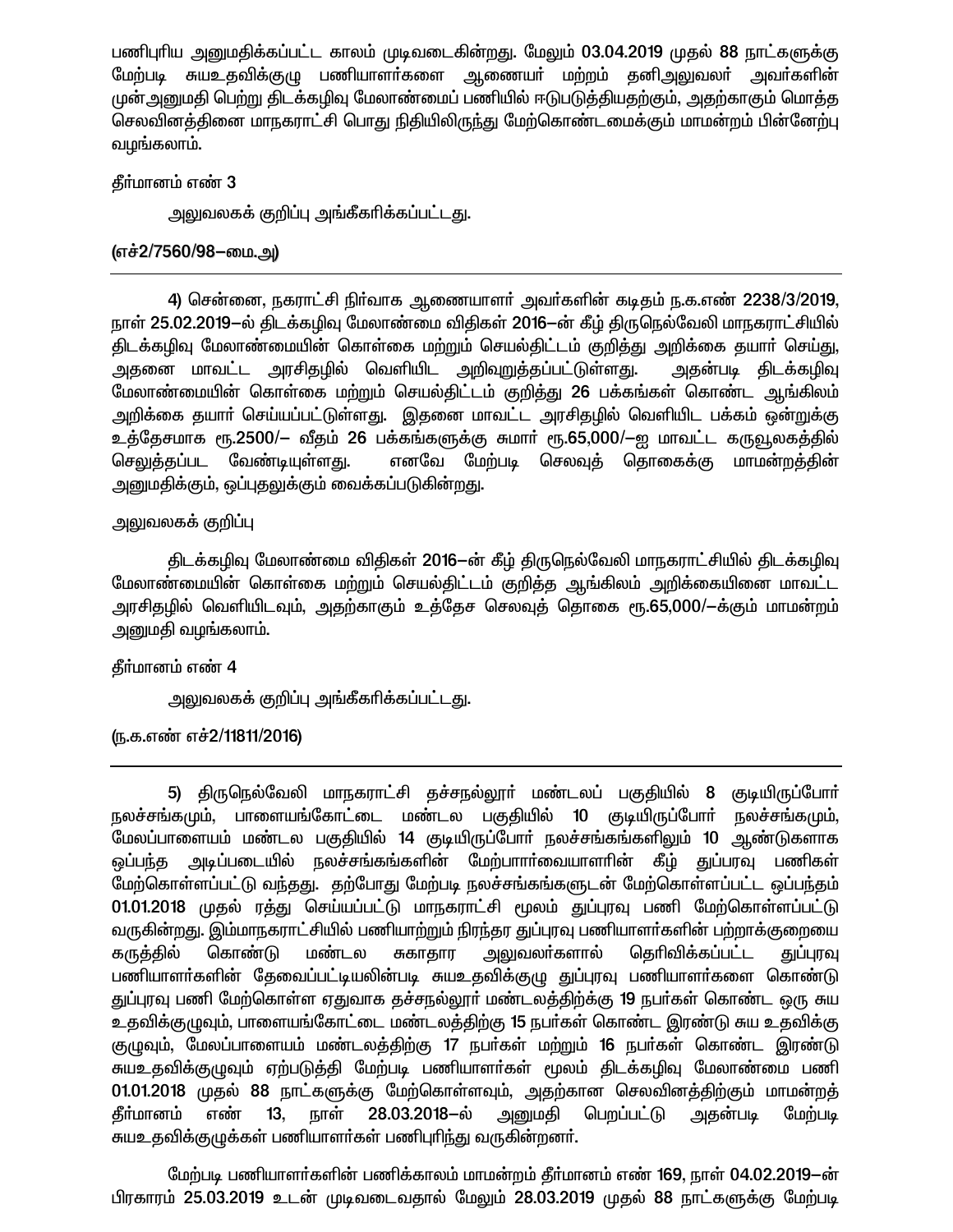பணியாளா்களை பணியில் ஈடுபடுத்துவதற்கும் அதற்கான செலவினத்திற்கும் மாமன்றத்தின் அனுமதிக்கும் வைக்கப்படுகிறது.

### அலுவலகக்குறிப்பு:

திருநெல்வேலி மாநகராட்சி குச்சநல்லூா் மண்டலப் பகுதியில் 8 குடியிருப்போர் நலச்சங்கமும். பாளையங்கோட்டை மண்டல பகுதியில்  $10$ குடியிருப்போர் நலச்சங்கமும், மேலப்பாளையம் மண்டல பகுதியில் 14 குடியிருப்போர் நலச்சங்கங்களிலும் மொத்தம் 10 ஆண்டுகளாக ஒப்பந்த அடிப்படையில் நலச்சங்கங்களின் மேற்பாாா்வையாளாின் கீழ் துப்பரவு பணிகள் மேற்கொள்ளப்பட்டு வந்தது. தற்போது மேற்படி நலச்சங்கங்களுடன் மேற்கொள்ளப்பட்ட செய்யப்பட்டு மாநகராட்சி மூலம் 01.01.2018 முதல் ரத்து துப்புரவு பணி வப்பந்தம் மேற்கொள்ளப்பட்டு வருகின்றது. இம்மாநகராட்சியில் பணியாற்றும் நிரந்தர குப்பாவு பணியாளா்களின் பற்றாக்குறையை கருத்தில் கொண்டு மண்டல சுகாதார அலுவலா்களால் தெரிவிக்கப்பட்ட துப்புரவு பணியாளர்களின் தேவைப்பட்டியலின்படி சுயஉதவிக்குழு துப்புரவு பணியாளர்களை கொண்டு துப்புரவு பணி மேற்கொள்ள ஏதுவாக தச்சநல்லூர் மண்டலத்திற்கு 19 நபர்கள் கொண்ட ஒரு சுய உதவிக்குழுவும், பாளை மண்டலத்திற்கு 15 நபர்கள் கொண்ட இரண்டு சுய உதவிக்கு குழுவும், மேலப்பாளையம் மண்டலத்திற்கு 17 நபர்கள் மற்றும் 16 நபர்கள் கொண்ட இரண்டு சுயஉதவிக்குழுவும் ஏற்படுத்தி மேற்படி பணியாளர்கள் மூலம் துப்புரவு பணி 01.01.2018 முதல் 88 நாட்களுக்கு மேற்கொள்ளவும், அதற்கான செலவினத்திற்கும் மாமன்றத் தீர்மானம் எண் 13, நாள் 28.03.2018–ல் அனுமதி பெறப்பட்டு அதன்படி மேற்படி சுயஉதவிக்குழுக்கள் பணியாளர்கள் பணிபுரிந்து வருகின்றனர்.

மேற்படி பணியாளர்களின் பணிக்காலம் மாமன்றம் தீர்மானம் எண் 169, நாள் 04.02.2019—ன் பிரகாரம் 28.12.2018 முதல் 25.03.2019 உடன் முடிவடைவதால் மேலும் 28.03.2019 முதல் 88 நாட்களுக்கு ஆணையாளா் மற்றும் தனிஅலுவலா் அவா்களின் முன்அனுமதி பெற்று மேற்படி பணியாளர்களை பணியில் ஈடுபடுத்தியதற்கும், அதற்கான செலவினத்திற்கும் மாநகராட்சி பொது நிதியிலிருந்து மேற்கொண்டதற்கு மாமன்ற பின்னேற்பு வழங்கலாம்.

#### தீர்மானம் எண் 5

அலுவலகக் குறிப்பு அங்கீகரிக்கப்பட்ட<u>த</u>ு.

## (எச்2/96/2018)

6) திருநெல்வேலி மாநகராட்சி, மைய அலுவலகம் மற்றும் நான்கு மண்டல அலுவலகங்கள், மாண்புமிகு மேயர், பாளையங்கோட்டை வ.உ.சி. மைதானம் மற்றும் மரியாதைக்குரிய துணை மேயர், <u>ஆணையாளா்</u> ஆகியோா்களின் குடியிருப்புகளில் முன்னாள் இராணுவத்தினா் பாதுகாப்புக்கழகம் (டெக்ஸ்கோ) மூலம் 18 பாதுகாப்புப் பணியாளா்கள் மற்றும் மேலப்பாளையம் மண்டலத்திற்குட்பட்ட பாரத ரத்னா டாக்டர் எம்.ஜி.ஆர். பேருந்து நிலையத்தில் முன்னாள் இராணுவத்தினா் கழகம் மூலம் நியமிக்கப்பட்டு ஒப்பந்த பணியாளா்கள் பேருந்து நிலைய பாதுகாப்புப்பணி, கடை வாடகை வசூல் செய்யும் பணி, பேருந்து நிலையம் நுழைவு கட்டணம் வரூல் செய்யும் பணி, பேருந்து நிலையத்தில் வாகன காப்பகத்தில் வரூல் செய்யும் பணிக்கு 25 டெக்ஸ்கோ பாதுகாப்பு பணியாளர்களும் ஆக மொத்தம் 43 பணியாளர்கள் மாமன்றத் தீர்மானம் எண் 8, நாள் 28.03.2018—ன்படி 01.04.2018 முதல் 31.03.2019 வரை பணியில் அமர்த்திக்கொள்ளவும் அதற்குரிய ஊதியம் வழங்கவும் மாமன்றத்தின் அனுமதி பெறப்பட்டுள்ளது.

மேற்படி 43 டெக்ஸ்கோ பணியாளர்கள் கீழ்க்கண்டுள்ளவாறு பணிபுரிந்து வருகின்றனர்.

| வ.  | பதவியின் பெயர்           | பணியாளர்களின் | மாத ஊதியம் |
|-----|--------------------------|---------------|------------|
| எண. |                          | எண்ணிக்கை     | ιҧ.        |
| ь.  | தலைமை காவலா்             |               | $18955/-$  |
|     | பாதுகாவலா்               | $18 + 18$     | $16189/-$  |
| 3.  | பாதுகாவலர் வாகன காப்பகம் |               | $16189/-$  |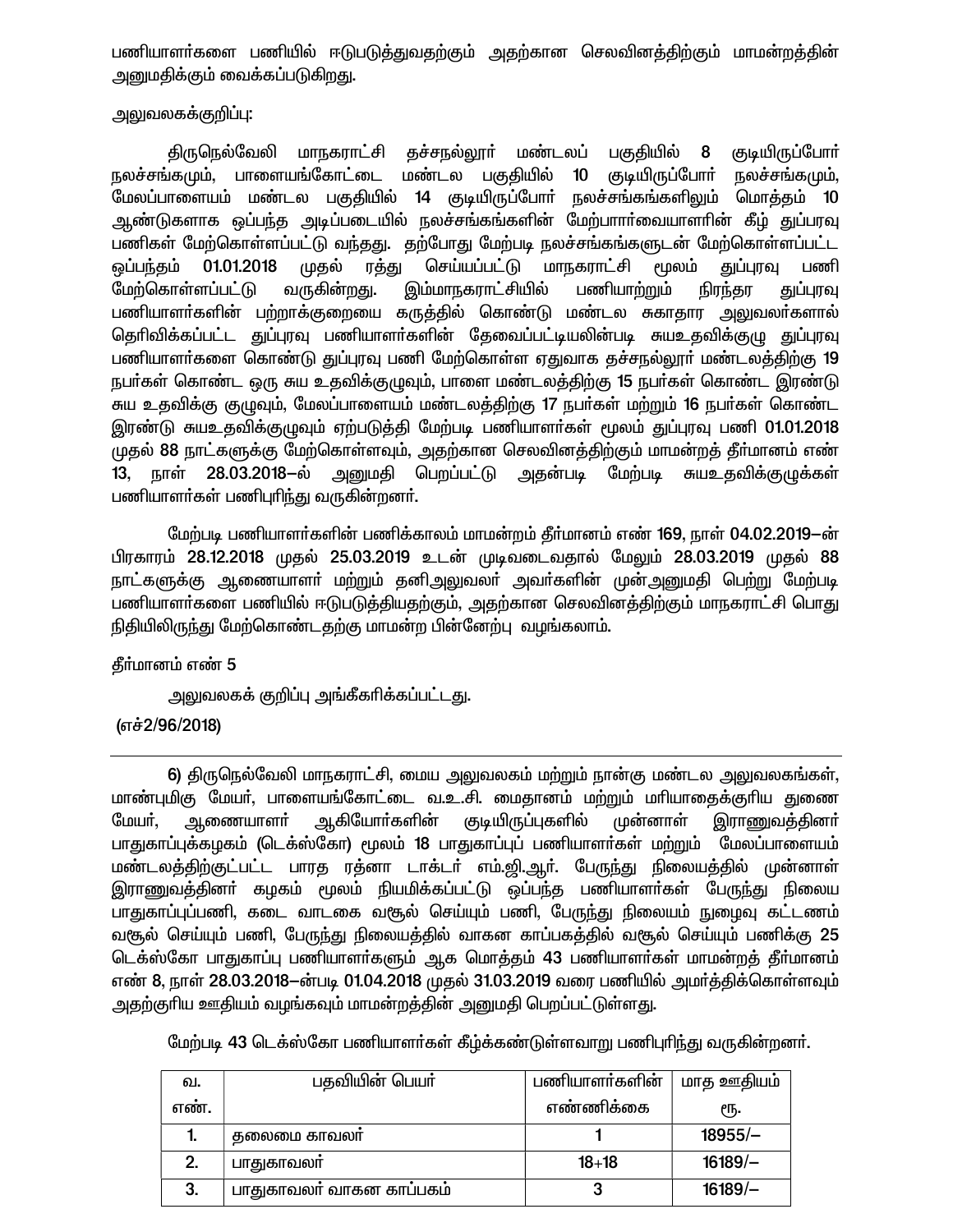| 4. | இளநிலை                 | உகவியாளா் | நிலையில் | $18955/-$ |
|----|------------------------|-----------|----------|-----------|
|    | முன்னாள் இராணுவத்தினா் |           |          |           |

மேற்படி நிறுவனத்தாருடன் செய்துகொண்ட ஒப்பந்தம் (Agreement) 31.03.2019 உடன் முடிவடைகின்றது. மாநகராட்சி அலுவலக பாதுகாப்பு அவசியம் கருதி 01.04.2019 முதல் 31.03.2020 .<br>முடிய மேலும் ஒரு வருட காலத்திற்கு முன்னாள் இராணுவத்தினா் மூலம் தோ்ந்தெடுக்கப்பட்ட பாதுகாப்பு பணியாளர்கள் (Security Guard) 39 நபர்களையும் பணியாற்ற அனுமதித்தும் மாத ஊதியம் ரூ.16189/—, தலைமை காவலா்—1 மற்றும் இளநிலை உதவியாளா் நிலையில் முன்னாள் இராணுவத்தினர்—3 நபர்களை பணியாற்ற அனுமதித்தும் மாத ஊதியம் ரூ.18955/— மற்றும் 12%  $\overline{\texttt{G}}$ சவைக்கட்டணமும், 18% சேவை வரி, (CGST 9% + SGST 9%) எனும் அடிப்படையில் ஓராண்டு காலத்திற்கு மேற்கண்ட 43 பணியாளர்களுக்கான ஊதிய செலவுகளுக்கும் மாமன்ற <u>அனுமதிக்கும் முடிவிற்கும்.</u>

#### அலுவலகக்குறிப்பு**:**

பொருளில் குறிப்பிட்டுள்ளவாறு முன்னாள் இராணுவத்தினா் பாதுகாப்பு கழகத்தின் மூலம் பணிபுரிந்து வரும் 43 டெக்ஸ்கோ பணியாளர்களையும் ஒப்பந்த அடிப்படையில் 01.04.2019 முதல் 31.03.2020 முடிய உள்ள காலத்திற்கு தொடர்ந்து ஒப்பந்த அடிப்படையில் பணியாற்ற அனுமதிக்கவும், அதற்கான செலவுகளுக்கும், அவ்வப்போது உயர்த்தப்படும் அகவிலைப்படி ஊதியம் மற்றும் கூடுதல் செலவினங்களுக்கும் மாமன்றம் <u>அனு</u>மதிக்கலாம். மேலும் இச்செலவினங்களுக்கு 2019–2020 வரவு செலவுத்திட்டத்தில் போதிய நிதி ஒதுக்கீடு செய்யப்பட்டுள்ளதால் மாமன்றம் அனுமதி வழங்கலாம். மேலும் இந்திய பாராளுமன்ற தேர்தல் 2019 நடத்தை விதிமுறைகள் அமலில் இருந்ததால் முன்அனுமதி பெறப்பட்டதற்கு பின்னேற்பு வழங்கலாம்.

தீர்மானம் எண் 6

அலுவலகக் குறிப்பு அங்கீகரிக்கப்பட்ட<u>த</u>ு.

## (Á3/8109/2018)

7) திருநெல்வேலி மாநகராட்சி, மைய அலுவலக கட்டுப்பாட்டில் பணிபுரியும் தமிழ்நாடு முன்னாள் இராணுவ கழகத்தைச் சார்ந்த பணியாளர்களுக்கு அரசாணை எண் 1115, பொதுத் (முன்னாள் இராணுவத்தினா்) துறை நாள் 25.09.2015 மற்றும் தொழிலாளா் ஆணையா் அறிவிக்கை எண் Z3/7657/19, நாள் 16.03.2019-இன்படி 01.04.2019 முதல் அகவிலைப்படி உயர்வுசெய்து வழங்குவதற்கு கீழ்க்கண்டவாறு ஊதியம் வழங்கக் கோரியுள்ள தமிழ்நாடு முன்னாள் இராணுவ கழக பொது மேலாளர் கடிதம் எண் TEXCO / TNMW/ 1148 / Revised VDA 2019, dated 15.04.2019 கடிதம் மாமன்றத்தின் பார்வைக்கும் முடிவுக்கும் வைக்கப்பட்டுள்ளது.

| வ.<br>எண | பதவி  | தற்போது 1.4.2018 முதல்<br>வழங்கப்படும்<br>அகவிலைப்படியுடன்<br><u>கூடிய ஊகியம்</u> | 1.4.2019 முதல் கூடுதல்<br>அகவிலைப்படி அனுமதித்து<br>வழங்கப்பட வேண்டிய<br>ஊகியம் |
|----------|-------|-----------------------------------------------------------------------------------|---------------------------------------------------------------------------------|
|          |       |                                                                                   |                                                                                 |
|          | காவலா | $\epsilon$ гђ.16189/-                                                             | <sub>Ր</sub> դ.16639/–                                                          |

## அலுவலகக்குறிப்பு

தமிழ்நாடு முன்னாள் இராணுவத்தினா் கழக பொது மேலாளா் கடிதம் எண் TEXCO / TNMW 1148 / Revised VDA 2019, dated 15.04.2019-ல் தெரிவித்துள்ளபடி திருநெல்வேலி மாநகராட்சியில் ஒப்பந்த அடிப்படையில் பணிபுரியும் முன்னாள் இராணுவத்தினா் கழகத்தைச் சார்ந்த 18 பாதுகாவலர்களுக்கு (Security Guard) வழங்கப்படும் அகவிலைப்படியுடன் மாத <u>ஊதியத்த</u>ினை ரூ.16189/- லிருந்து ரூ.16639/- ஆக உயர்த்தி ஊதியம் வழங்கவும், மேற்கண்ட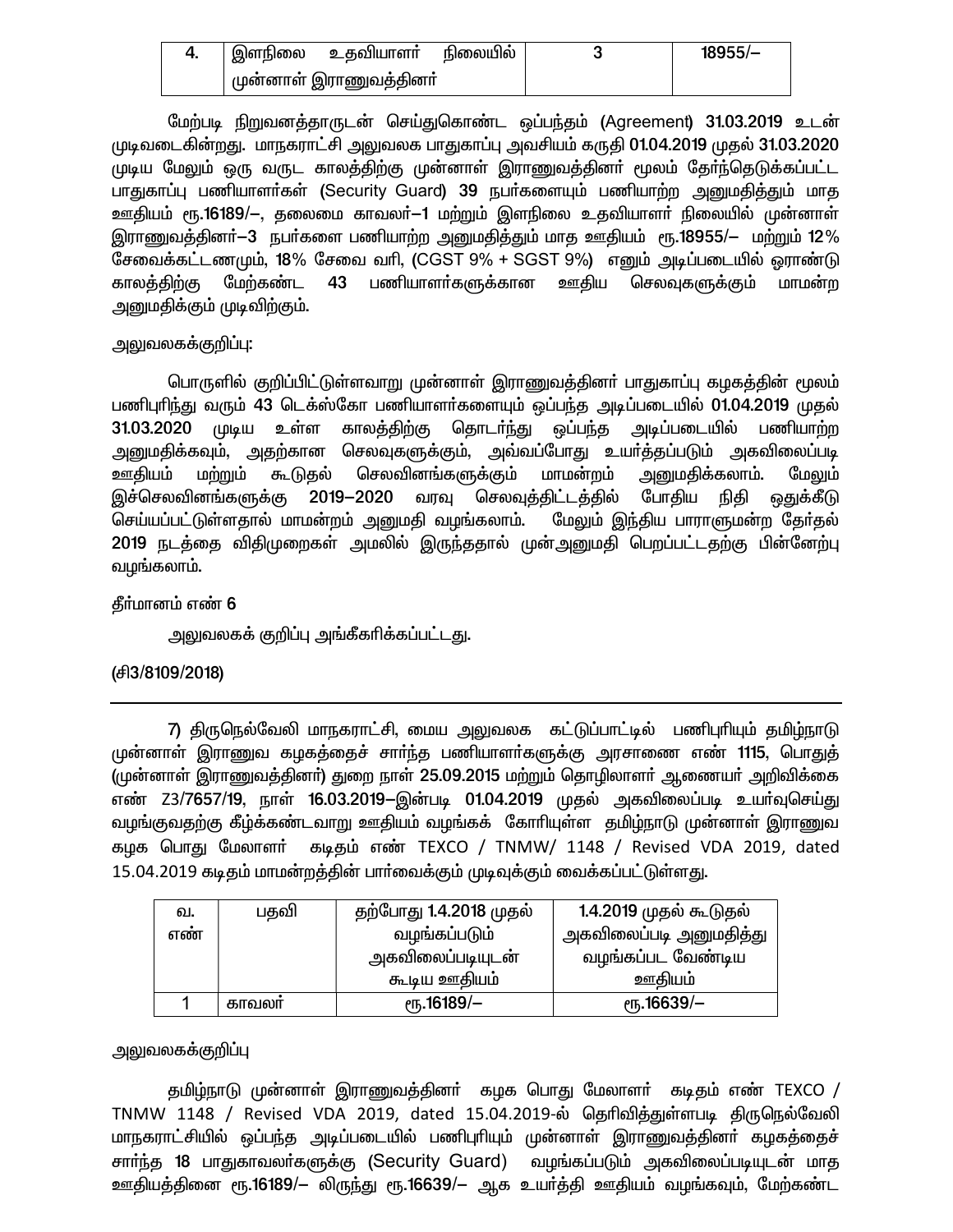காலத்தில் பணிபுரிந்த பணியாளர்களுக்கு நிலுவை தொகை 01.04.2019 முதல் வழங்கவும் மாமன்றம் அனுமதிக்கலாம்.

கீர்மானம் எண் 7

அலுவலகக் குறிப்பு அங்கீகரிக்கப்பட்டது.

(கோப்பு எண் சி3/9900/2010 மை.அ.)

8) அரசாணை எண்: (டி) 191 நகராட்சி நிர்வாகம் மற்றும் குடிநீர் வழங்கல் துறை (எம்சி5) நாள்: 28.05.2019ல் செயல்திறன் பணியாளா் நிலை —1 / செயல்திறன் பணியாளா் நிலை —2 பணியிடத்தில்<br>பி.இ மற்றும் டிப்ளமோ கல்வித்தகுதி பெற்று பணிபுாிந்து வரும் பணியாளா்களுக்கு பி.இ மற்றும் டிப்ளமோ கல்விக்குகுகி பெற்று பணிபுரிந்து வரும் பணியாளர்களுக்கு உதவிப்பொறியாளா் / இளநிலைப்பொறியாளா் பணியிடத்தில் பணிநியமனம் மற்றும் பதவியுயா்வு வழங்க கீழ்க்கண்டவாறு ஆணையிடப்பட்டுள்ளது.

11 (a) The orders issued in G.O. (D) .416 MA&WS Dept. dated 15.09.1999 i.e. while resorting for direct recruitments for the post of Assistant Engineers / Technical Assistants, the names of any employee working in the Corporation having BE/ Diploma qualification may be considered for appointment as Assistant Engineer or Technical Assistant as the case may be, ie extended to Tirunelveli City Municipal Corporation also

 (b) The Commissioner, Tirunelveli Corporation being the Appointing Authority for the post of Asst. Engineer and Junior Engineer is directed to take necessary action following the instruction issued in the above G.O and

(i) "To Promote Thiru. Dhanraj Sathyanathan , Skilled Assistant Grade - I (Diploma in Engineering )as Junior Engineer and also to take necessary action to promote senior persons having similar qualifications and working as Skilled Assistant Grade – I and Skilled Assistant Grade – II as Junior Engineer under the Tamil nadu Municipal Corporation Engineering and Water Supply Sub- ordinate Service who are working in lower categories for more than 15 years without promotions by relaxing rules relating to method of recruitment by promotion and age.:

 $(iii)$  To appoint Thiru.D.Sivasubramanian and 4 others skilled Assistant Grade – II who are having the qualification of BE. Degree and working for more than 15 years without promotion as Assistant Engineer under the Tamil nadu Municipal Corporation Engineering and water supply service as was done in the case of Coimbatore Corporation vide G.O. (D) No: 79 Municipal Administration and Water Supply Department dated 30.04.2001 by relaxing rules relating to method of appointment age and by following communal rotation."

அரசாணை எண் 78 நகராட்சி நிர்வாகம் மற்றும் குடிநீர் வழங்கல் துறை நாள்: 13.05.1998ன்படி கிருநெல்வேலி மாநகராட்சிக்கு கீழ்க்கண்ட பணியிடங்களுக்கு <u>அனு</u>மகிக்கப்பட்ட பணியிடங்களின் விபரம் கீழ்க்கண்டவாறு

| பதவியின் பெயர்                | அனுமதிக்கப்பட்ட | தற்போது      | காலிப் பணி |
|-------------------------------|-----------------|--------------|------------|
|                               | பணியிடங்களின்   | பணிபுரிந்து  | இடங்களின்  |
|                               | எண்ணிக்கை       | வருபவா்களின் | எண்ணிக்கை  |
|                               |                 | எண்ணிக்கை    |            |
| இளநிலை பொறியாளா்<br>உகவி      | 18              |              |            |
| பொறியாளர்                     |                 |              |            |
| செயல்திறன் பணியாளர் நிலை $-1$ | 10              |              |            |
| செயல்திறன் பணியாளர் நிலை $-2$ | 50              | 23           | 27         |

எனவே மேற்காணும் இளநிலைப்பொறியாளா் / உதவிப்பொறியாளா் காலிப்பணியிடத்தில், பி.இ கல்வித்தகுதி பெற்று இதுநாள்வரை எவ்வித பதவியுயா்வின்றி 15 வருடங்களுக்கு மேல் இளநிலை பொறியாளராக பணிபுரிந்து வரும் திரு.ஏ.பைஜூ என்பவரை தனது இளநிலை பொறியாளர் நிலையிலிருந்து (Redesignation) செய்து உதவி பொறியாளராக நியமனம் செய்தும்,